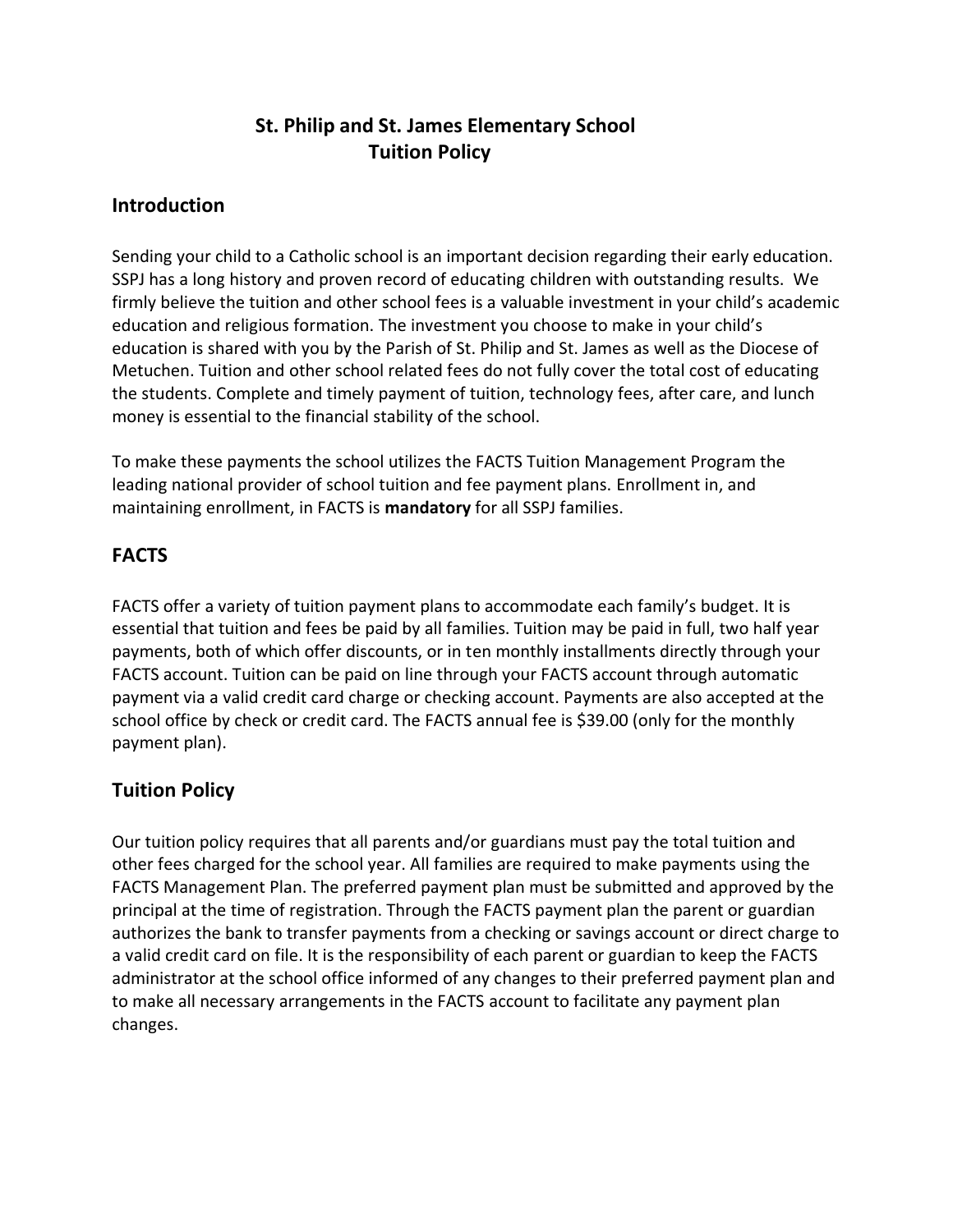# **Difficulty in Payment of Tuition**

For the family's peace of mind and the financial stability of our school, it is the obligation of the parent or guardian to contact the principal as soon as possible when an economic difficulty or change in life situation occurs. The principal in turn will put you in contact with the Business Manager to arrange a confidential meeting to discuss a mutually agreeable alternative payment schedule. All requests and alternative arrangements will be held in strict confidence.

### **Tuition and Fee Delinquency**

Children will not be allowed to attend SSPJ if their parent or guardian fails to pay tuition and all other school related fees according to the arrangements made with FACTS Management Plan or if they have been negligent or unwilling to make suitable alternative arrangements with the school Principal and Business Manager. Families whose accounts are 31-60 days delinquent for payment of tuition or other fees **MUST** make suitable alternative arrangements with the Business Manager to have past due payments paid in full. If the delinquency extends beyond 60 days and suitable payment arrangements have not been made the child(ren) may not be permitted to attend school. Consideration will be given to documented extenuating family circumstances are provided. Failure to pay tuition or other school fees from the previous school year will result in the student not being readmitted for the next school year.

# **Eight Grade students and/or Transferring students**

Tuition and all school related fees **MUST** be paid in full before SSPJ will complete and transmit any records or materials to accomplish the transfer. Eight grade and transferring students whose tuition and fees are not paid in full may have report cards, and other school records withheld until all tuition and fees are satisfied. In addition, eight grade families that have unpaid tuition and fees may not have their child/children participate in graduation ceremonies or receive their diploma until all tuition and fees are satisfied.

#### **TUITION ASSISTANCE**

Tuition assistance may be available for families that qualify due to financial hardship however this is only in extreme situations.

#### **SCHOLARSHIPS**

A limited amount of Scholarships are available for families to assist with tuition payments ONLY and are based strictly on demonstrated financial need. Scholarship amounts will be deducted from the total standard tuition and the family will then be responsible to pay the full remaining amount along with other school related fees.